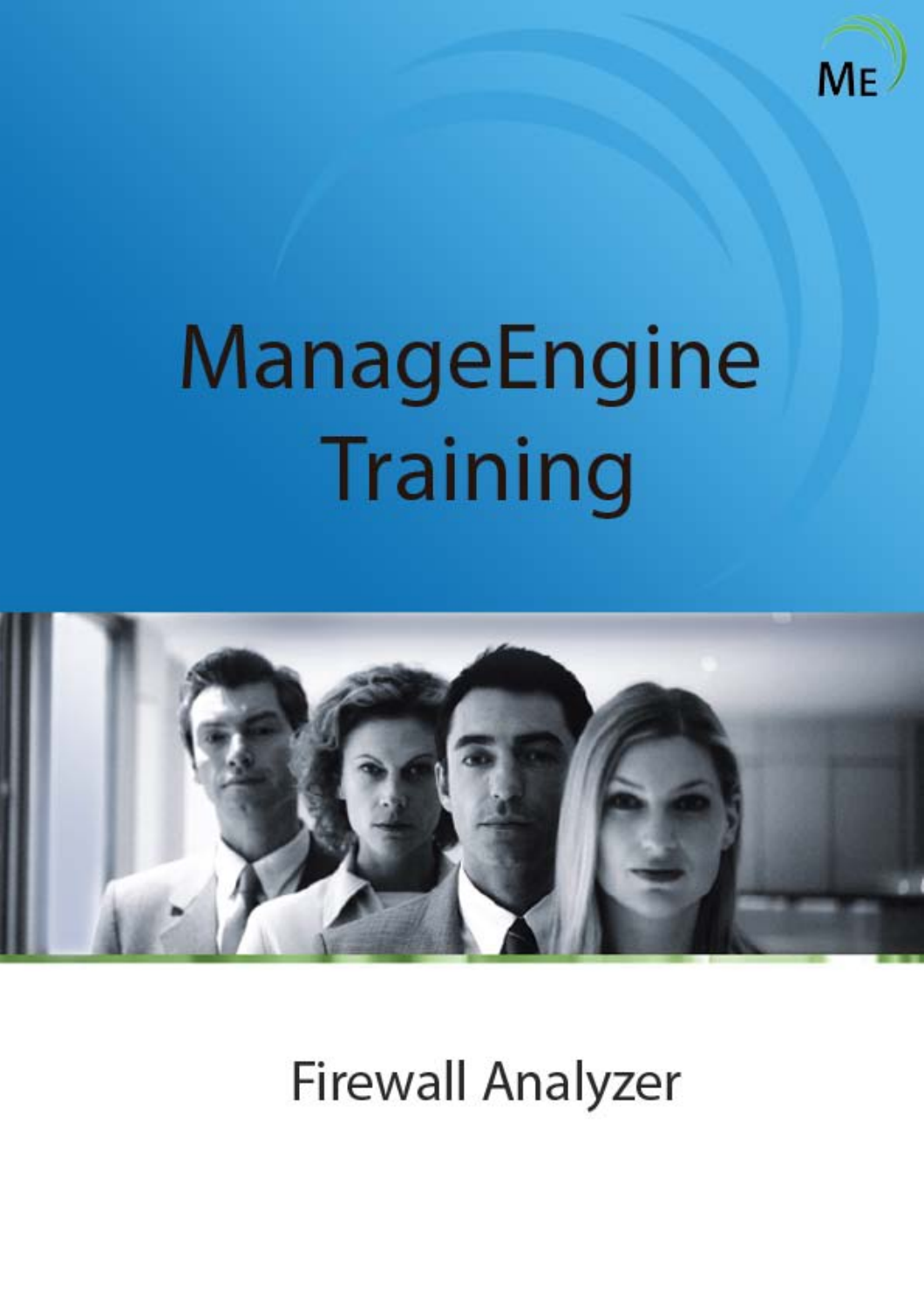# **ManageEngine Firewall Analyzer Training**

This training is designed to equip users with the knowledge to work with Firewall Analyzer. In this training, you will learn about the best practices that helps you get started with Firewall Analyzer.

The duration of the course is two days, with a seven-hour session each day and can be extended subject to consultation and implementation needs if any.

- Course Objectives
- Who Should Attend
- Course Agenda

#### **Course Objective**

Firewall Analyzer training shortens the learning cycle and makes your network staff manage your network more productively right away. At the end of this course you will be able to use Firewall Analyzer to:

- Centrally collect, archive, analyze logs from heterogeneous network security devices - Firewalls, VPNs, IDS/IPS and Proxy servers
- Generate employee internet monitoring reports, bandwidth monitoring reports, configuration change management reports
- Perform end-point security monitoring & analysis, capacity planning, security policy enforcement & firewall audit reporting

#### **Course Audience**

If you are an IT Manager, Security Manager, Security/ System Administrator, Managed Security Service Provider (MSSP) going to deploy Firewall Analyzer in your environment for firewall monitoring. Basic knowledge about the firewalls, security devices is required.

#### **Course Agenda**

- Introduction
- Description of the product
- Main features of the product
- Address the user problem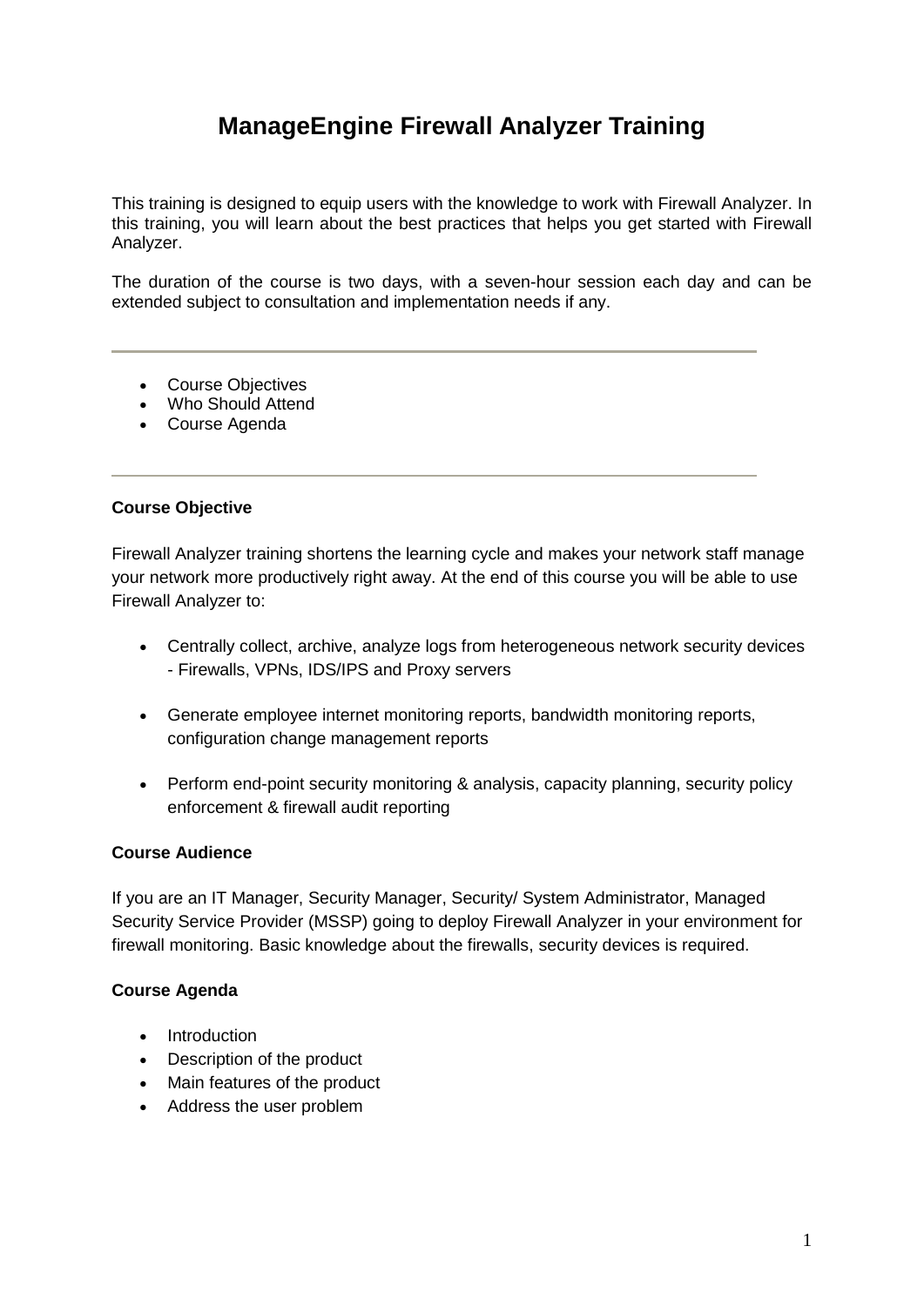# **Installing Firewall Analyzer Application**

- Check the minimum hardware requirement
- Supported operating systems for deployment
- Supported browsers for user interface
- Ports required for the software's use
- Procedure to install the software
- Install the software as service, application

# **Get Started**

- Start the Firewall Analyzer
- Connect to Firewall Analyzer
- Configuring Firewalls to send logs in real time
- Import firewall logs to process

# **Deployment Setup**

- Configure users and access levels
- Configure Mail, SMS server

# **Reports**

- Types of reports security, bandwidth, compliance, change, rules, trend
- Create custom report
- Customize existing reports
- Convert the search result as reports
- How to schedule report generation
- How to receive reports via email in various formats
- Use Ask ME to get routine customized reports

#### **Compliance Reports**

- Security audit report
- Configuration analysis report
- Change management report

#### **Advanced Reports**

- Application reports
- Used and Unused rules report

#### **Connection diagnosis**

• Diagnose the live firewall connections